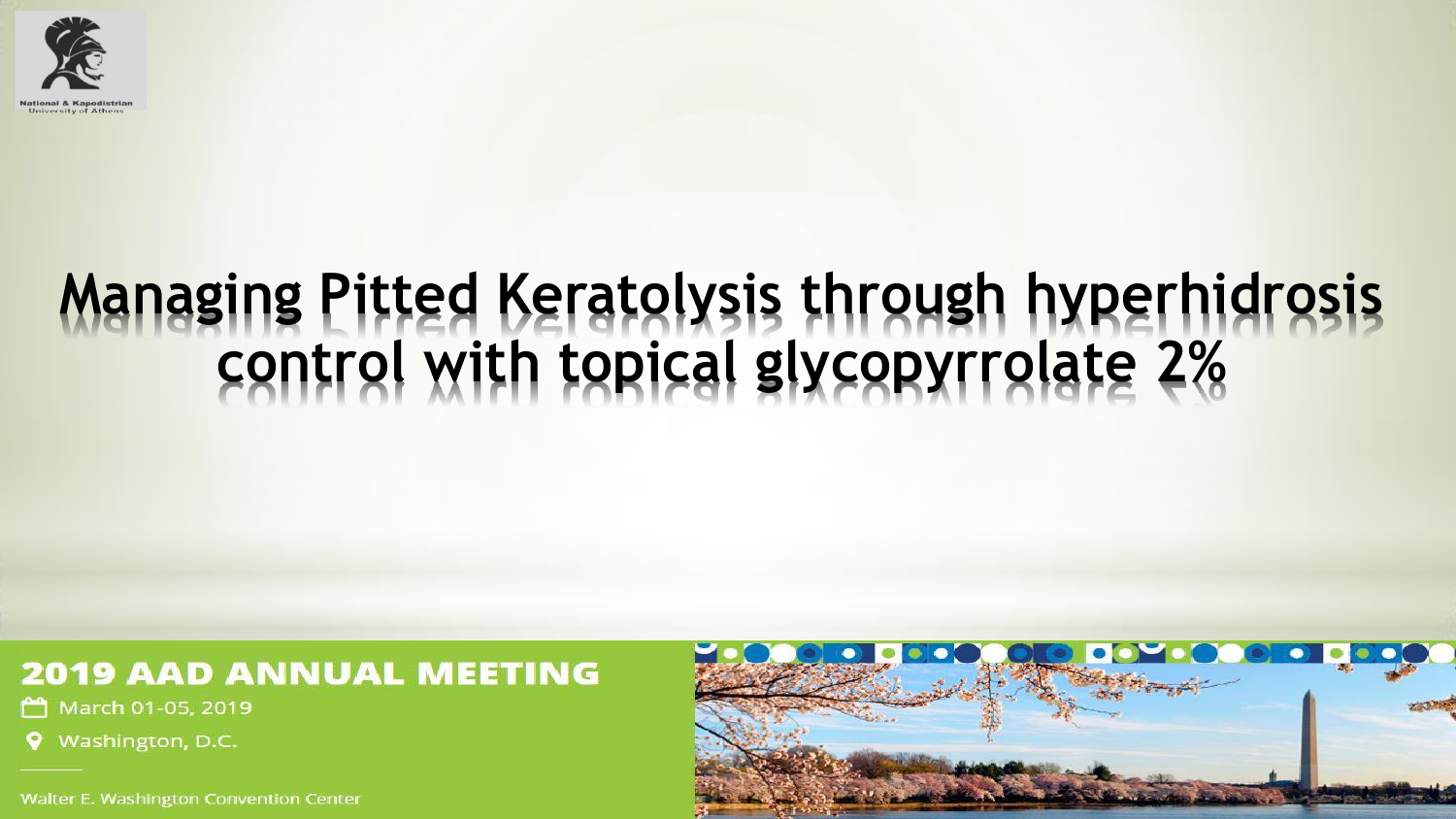## *Sidiropoulou P, Gregoriou S, Balaskas E, Platsidaki E, Tzanetakou V, Markantoni V, Agiasofitou E, Rigopoulos D, Kontochristopoulos G*

Department of Dermatology, Hyperhidrosis Clinic, "A. Sygros" Hospital for Skin diseases, University of Athens, Greece

**Disclosure statement**

No relevant financial relationships to disclose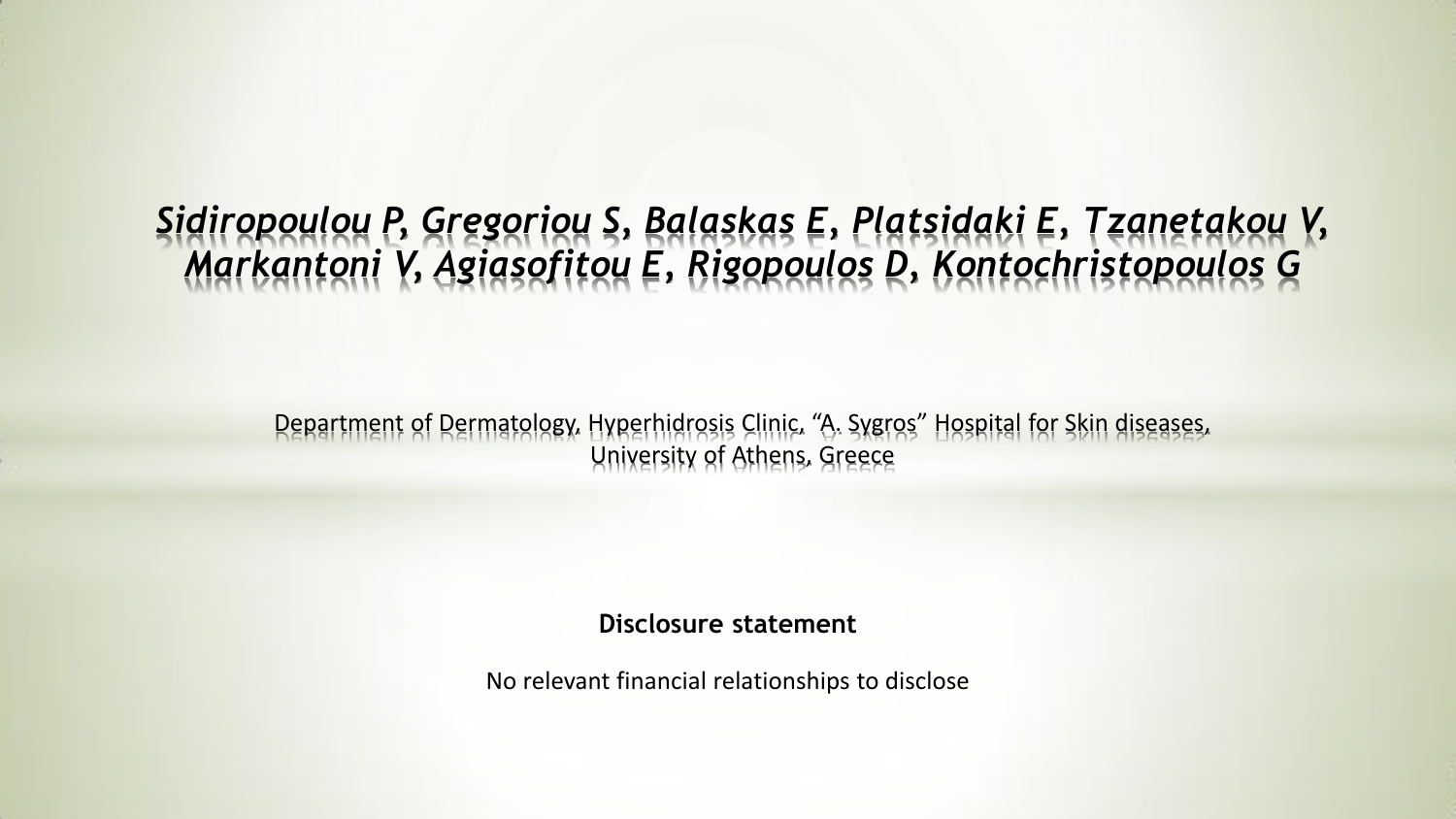#### **Background**

Pitted keratolysis (PK), a non-inflammatory bacterial infection of the plantar stratum corneum, is characterized by crateriform pitting and superficial erosions on the pressure-bearing aspects of the soles (Figure 1). Plantar hyperhidrosis and bromhidrosis are the most commonly associated findings. The predominantly isolated microorganisms include Corynebacterium sp, Kytococcus sedentarius and Dermatophilus congolensis. Despite PK being a widespread foot condition, there is currently no consensus regarding its management. A combination of topical antibiotics (clindamycin, benzoyl peroxide, erythromycin, fusidic acid, mupirocin), and adjunctive measures (antiperspirants, appropriate hygiene, and footwear) is considered the mainstay of treatment. Oral antibiotics and injectable botulinum toxin have also been employed in the management of PK.

#### **Objective**

Although several modalities exist, many offer temporary solutions. We thereby present three patients with PK successfully treated with topical glycopyrrolate, a muscarinic anticholinergic agent with antiperspirant properties.



Figure 1. Clinical features of PK: Crateriform pitting and superficial erosions on the bilateral pressure-bearing aspects of the soles.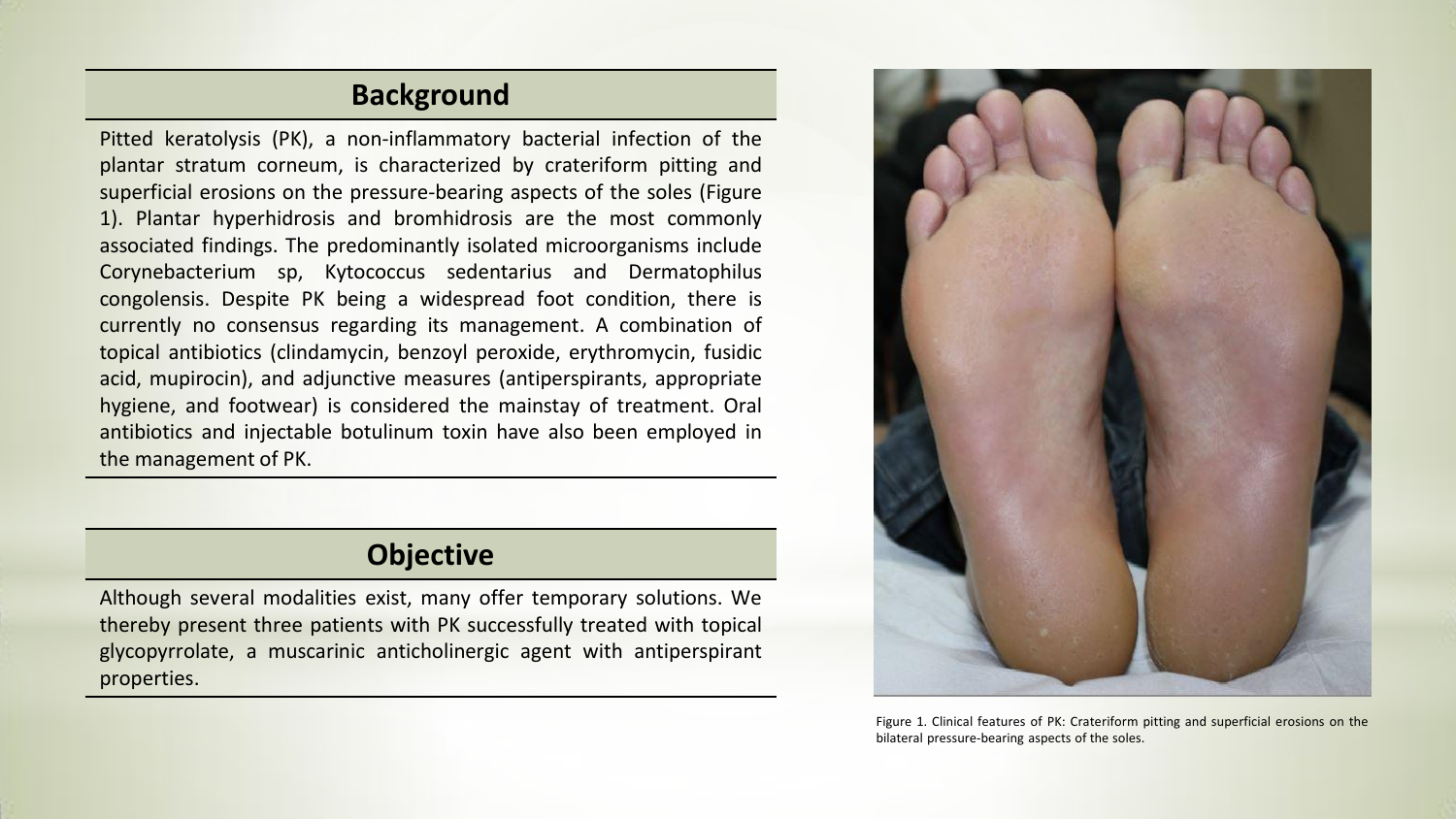#### **Methods**

The patients were followed up prospectively at the Hyperhidrosis Outpatient Clinic of Andreas Sygros Hospital in Athens, Greece. The diagnosis of PK was made based on the clinical features. All patients underwent only topical treatment with glycopyrrolate 2% cream once daily for 4 weeks. At the beginning (week 0) and after 2 and 4 weeks of treatment, a clinical evaluation was performed by the same physician.

#### **Results**

Three male patients with PK aged 33, 34 and 42 years respectively were enrolled. Two of them reported plantar hyperhidrosis and one of them adjuvant axillary hyperhidrosis confirmed through the Minor's test in the department. Besides, fetidness and malodor were also noted in all cases. Regarding the efficacy of treatment, significant regression of all clinical signs and symptoms was observed after two weeks with further improvement at the end of treatment (Figure 2-a,b). No adverse events have been experienced. There was neither relapse nor recurrence during the three-month follow-up period.



Figure 2. A 34-year old patient with PK: Multiple yellowish crateriform pits on the metatarsal region of the right sole at the initial visit (a). The plantar lesions were significantly resolved after 4 weeks of treatment with topical glycopyrrolate 2% (b).